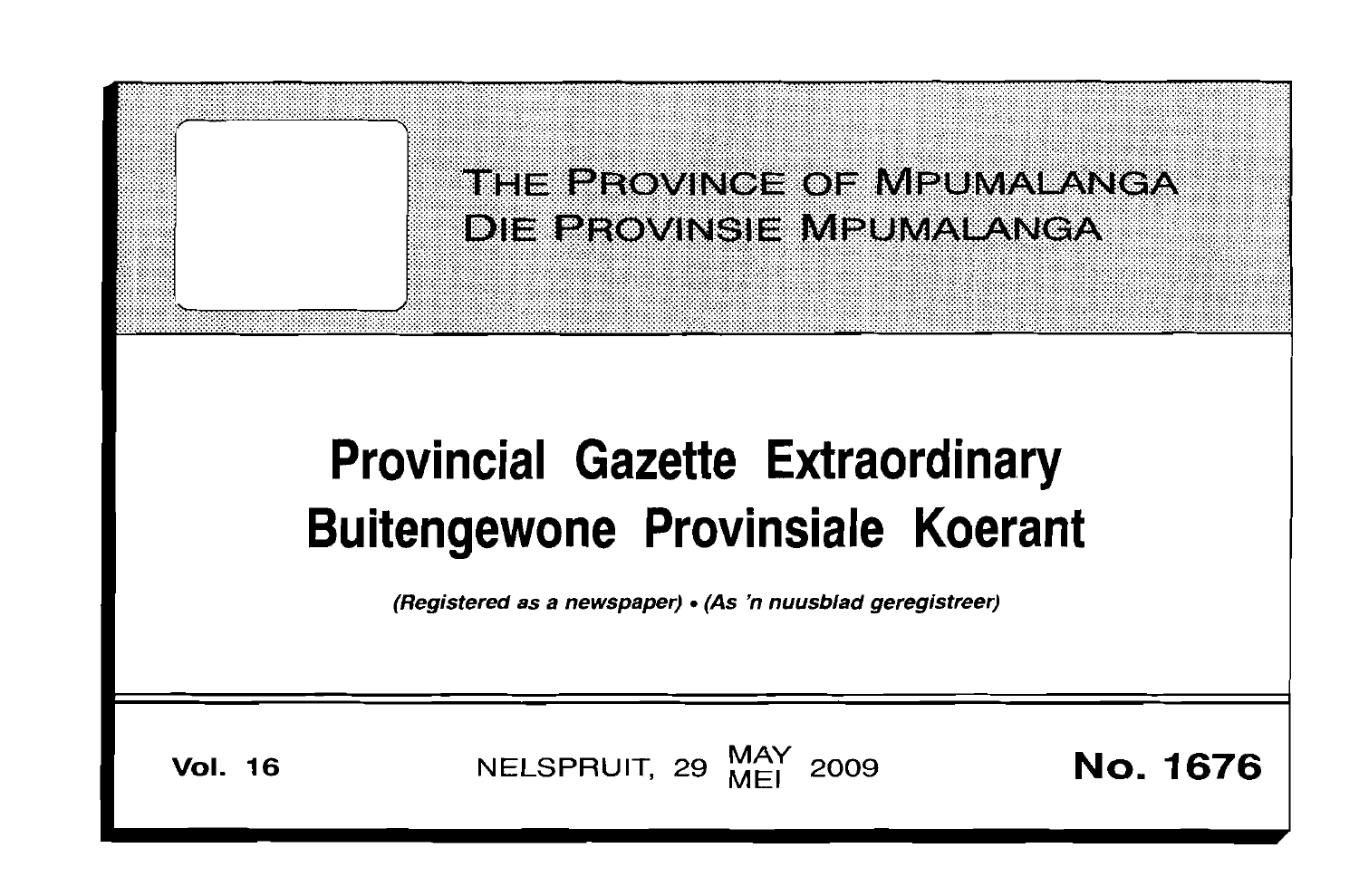# **CONTENTS • INHOUD**

| No. |                       | Page<br>No. | Gazette<br>No. |
|-----|-----------------------|-------------|----------------|
|     | <b>GENERAL NOTICE</b> |             |                |
|     |                       |             | 1676           |

 $\overline{\phantom{a}}$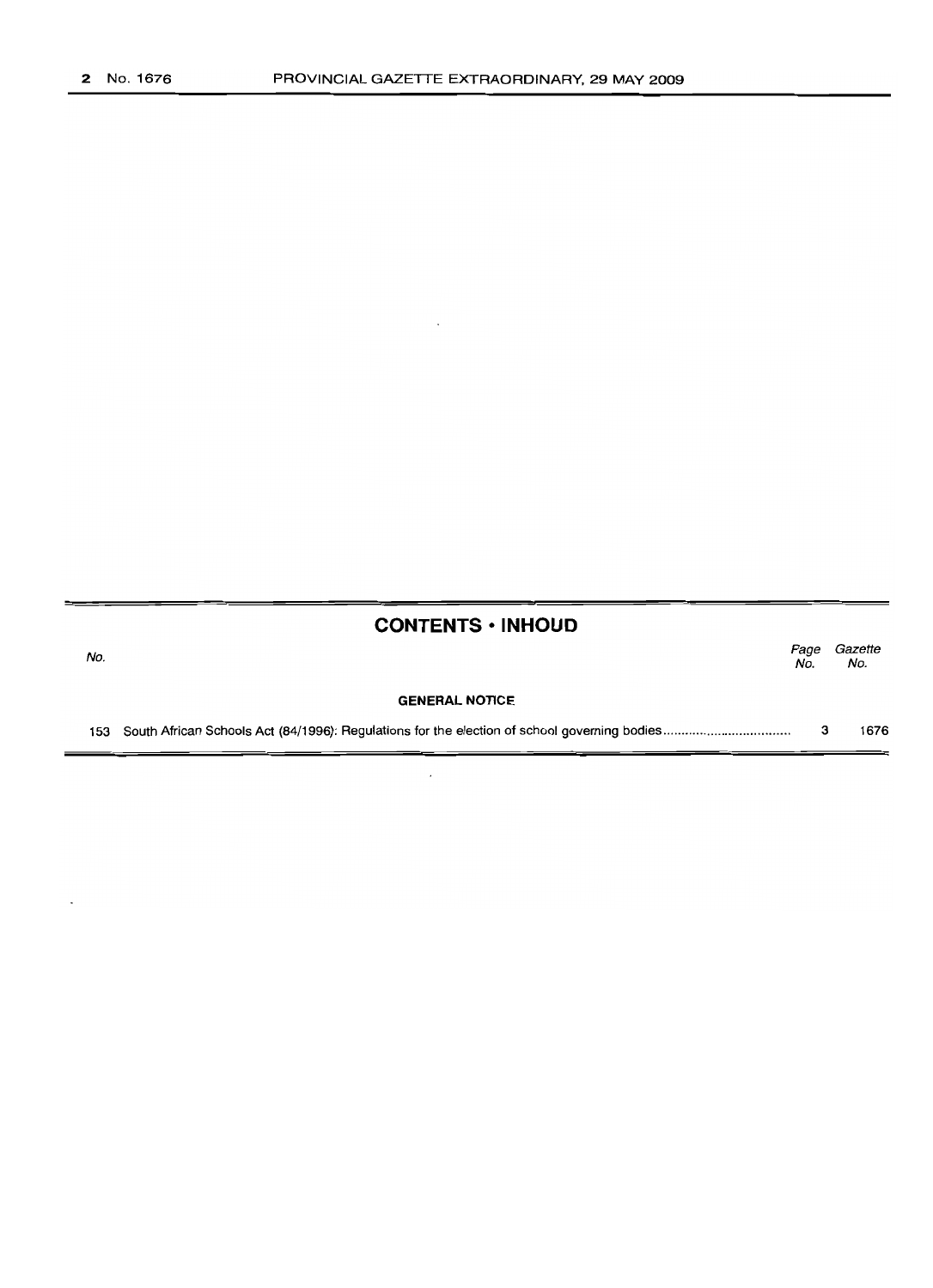## No. 1676 3

# **GENERAL NOTICE**

# **NOTICE 153 OF 2009**

# SOUTH AFRICAN SCHOOLS ACT, 84 OF 1996 REGUlATIONS FOR THE ELECTION OF SCHOOL GOVERNING BODIES

I, Makgabo Reginah Mhaule, Member of the Executive Council for Education in the Mpumalanga Province, acting in terms of section 28 of the South African Schools Act, 1996, hereby publish in the Schedule hereto Regulations for the Election of School Governing Bodies of Public Schools in the Mpumalanga Province.

# MAKGABO REGINAH MHAULE MEMBER OF THE EXECUTIVE COUNCIL

# **SCHEDULE**

## 1. Definitions

Any word or expression to which a meaning has been attached in the Act shall have the same meaning in these regulations.

In these regulations, unless the context indicates otherwise-

*"combined school"* means a public school providing education in grades falling in the foundation,

intermediate and senior phases of curriculum;

*"department"* means the Mpumalanga Education Department;

*"regional director"* means an official of the department appointed as director of the education regions in which a public school is situated;

*"learner member"* means a learner officially enrolled in a public school and who has been elected to the governing body in terms of these regulations"

*"member"* means a member of the governing body who has been elected in terms of these regulations;

*"non-educator member"* means a person other than an educator, employed at a public school by the education department or by the school, and who has been elected to the governing body in terms of these regulations;

*"ordinary public school"* means a public school other than a public school for learners with special educational needs;

*"primary school"* means a public school providing education in the foundation and intermediate phase of the curriculum;

*"secondary school"* means a public school providing education from the eighth grade to the twelfth grade; *"representative council of learners"* means the representative council of learners, duly constituted in terms of section 11 of the Act;

*"the Act"* means the South African Schools Act, 84 of 1996.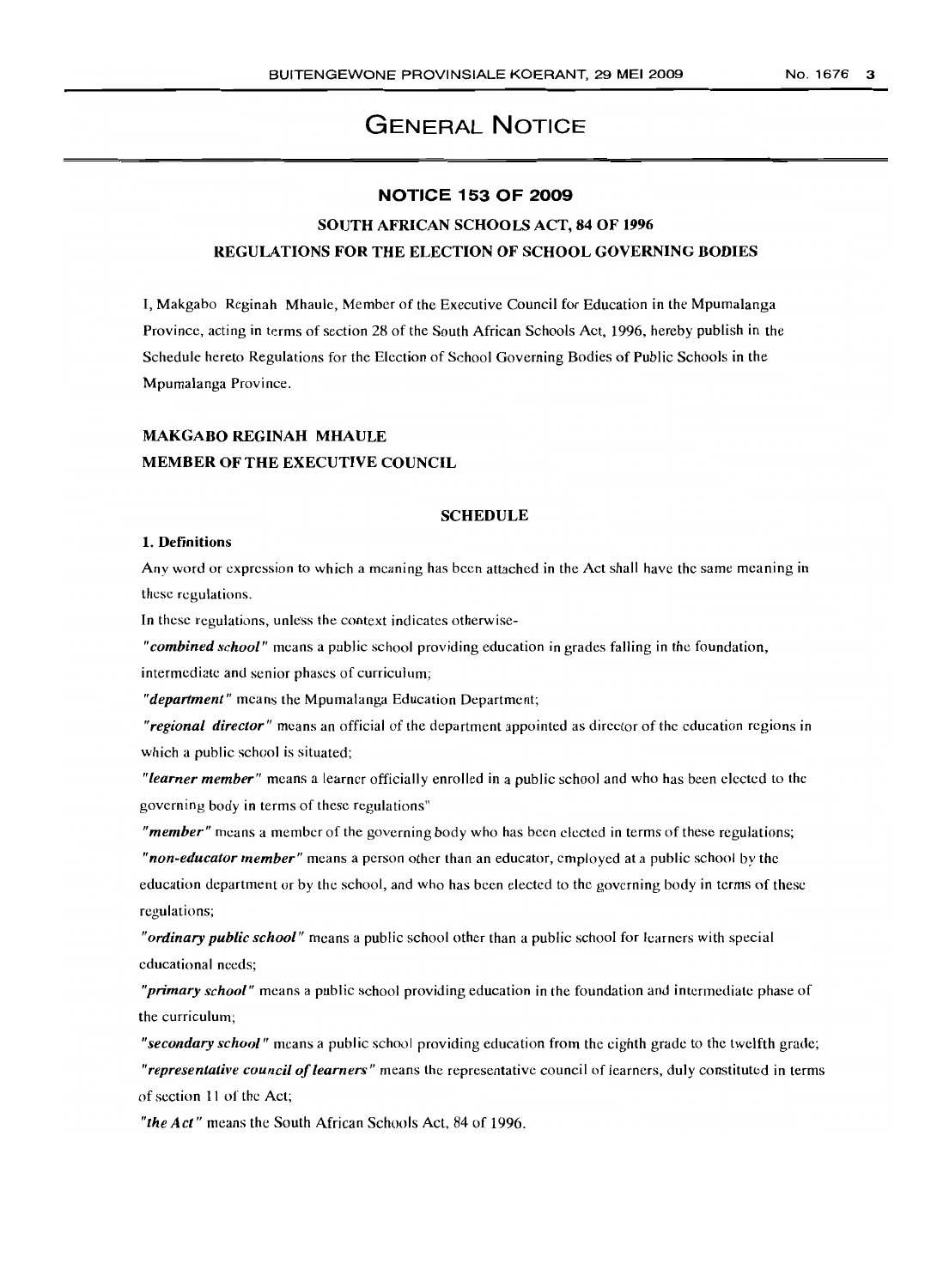## 2. Application

These regulations shall apply to all public schools in the Mpumalanga Province and shall come into operation upon publication in the Provincial Gazette.

## 3. Size of School Governing Bodies

The number of parent, educator and learner members of a governing body shall vary according to the type and grading of the school.

## 4. Composition of Governing Bodies of Ordinary Public Schools

- (1) A governing body of an ordinary public school shall consist of the following members:
	- (a) elected members;
	- (b) the principal by virtue of his or her office; and
	- (c) co-opted members.
- (2) Elected members of the governing body shall comprise a member or members of each of the following categories:
	- (a) parents of the learners admitted to the school;
	- (b) educators employed at the school;
	- (c) non-educator members of staff employed at the school; and
	- (d) learners in the eighth grade or higher admitted at the school.

# s. Composition of Governing Bodies of Public Schools for Learners with Special education needs

The school governing body of a public school for learners with special education needs shall be constituted as prescribed in section 24 of South African Schools Act.

# 6. Profile of a Governing Body

The particulars of each member of a school governing body shall be recorded in a prescribed manner.

## 7. Co-opted Members

- (1) A governing body may at any time during its term of office co-opt two types of co-opted members to serve on the governing body in the discharging of its functions.
- (2) Subject to regulation 9(2) members co-opted in terms of sub-regulation (1) shall not have voting rights.
- (3) A governing body of a public school which provides education to learners with special needs, shall, where practicably possible, co-opt a person or persons with expertise in the field of the relevant education needs of such learners.
- (4) A governing body of a public school situated on private property may co-opt the owner of the property occupied by the school or the nominated representative of such owner.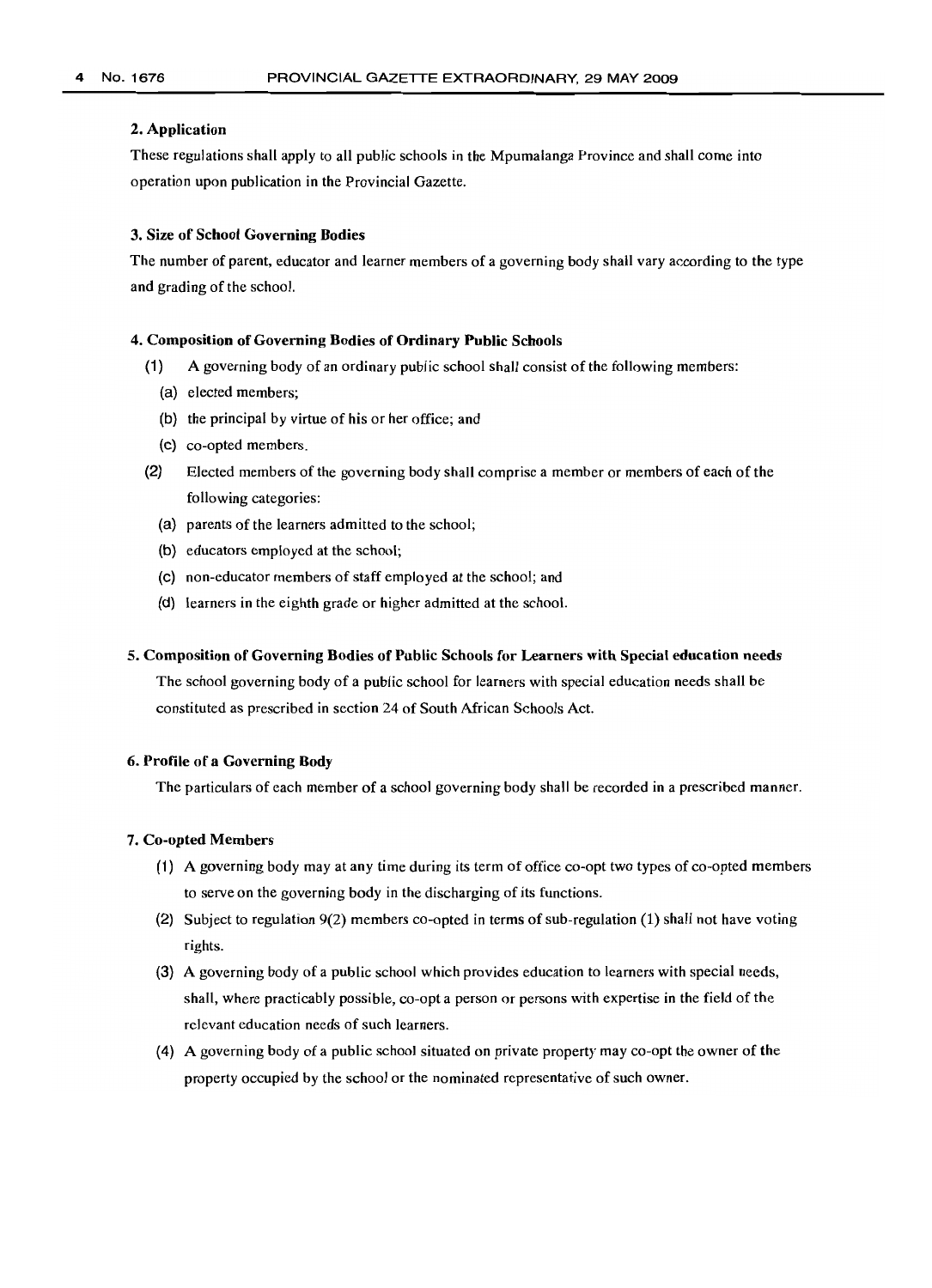- 
- (5) If a governing body of a public school acts under sub-regulation (4), and there is more than one owner of the property on which the school is situated, such owners shall nominate one of their member, or a representative to represent them on the governing body.

# 8. Term of Office

- (1) The term of office of a member of a school governing shall be three years calculated from the date of elections.
- (2) The term of office of a learner member shall be one year.
- (3) Office-bearers of a governing body shall hold office for a period not exceeding one year only: Provided that an office holder may stand for re-election to office for a further one year.
- (4) A member of a governing body whose term has expired shall, subject to these regulations, be eligible for re-election.
- (5) A learner member shall, subject to these regulations, be eligible for re-election after the one-year term of office has expired.

# 9. Vacation of Office and Filling of Vacancies

- (1) Incidental vacancies shall occur whenever a member-
	- (a) resigns in writing;
	- (b) dies;
	- (c) is removed from office in terms of section 18A of the Act:
	- (d) becomes ineligible in terms of regulation 8; or
	- (e) is absent from 3 consecutive official meetings without reasonable explanation.
- (2) Should a vacancy contemplated in sub-regulation (1) occur in respect of an elected parent member, a school governing body may co-opt a parent to serve as a member with full voting rights for a period not exceeding three (3) calendar months.
- (3) Should a vacancy contemplated in sub-regulation (1) exist, the principal of the school shall in writing and within 14 days, inform the Regional/district director of the existence of such vacancy.
- (4) In the event of a vacancy in the categories of membership referred to in paragraphs (b), (c) and (d) of sub-regulation (2) of regulation 4, eligible members of the category concerned shall, within 90 days, hold an election to fill the vacancy.
- (5) The appointment of the co-opted member referred to in sub-regulation (2) shall take place within 21 days of the existence of the vacancy.
- (6) Within the 90 days referred to in sub-regulation (2), a by-election as prescribed in regulation 22 to elect a new member must be held.
- (7) A member elected in terms of sub-regulation (4) or (5), shall remain a member for the unexpired term of office of his or her predecessor.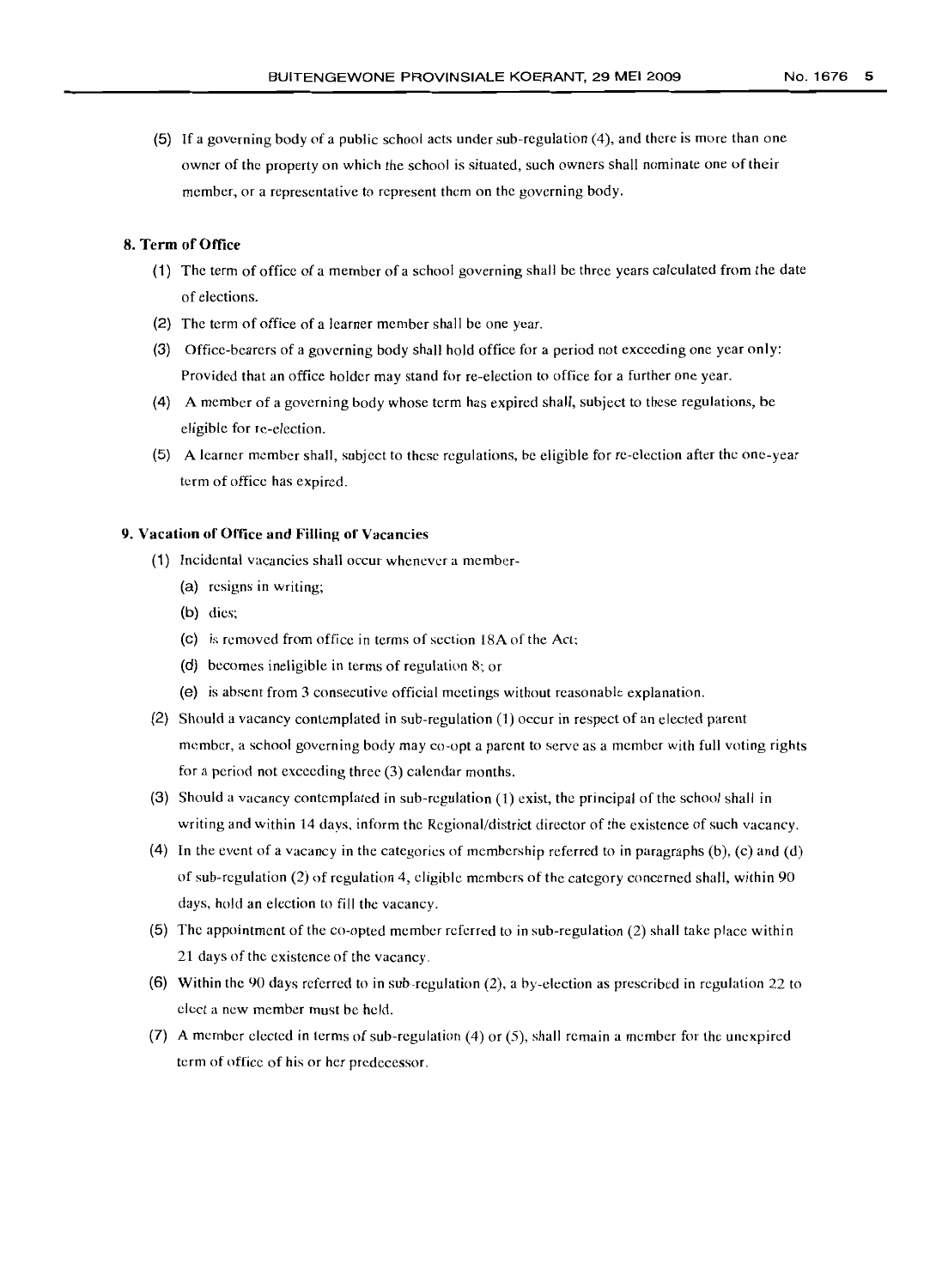### 10. Eligibility

- (1) A person shall be ineligible to be a member of a governing body if he or she;
	- (a) is mentally ill and has been declared by a competent court;
	- (b) is an un-rehabilitated insolvent;
	- (e) has been convicted of an offence and sentenced to imprisonment without an option of a fine for a period exceeding six months or has not yet served his or her full period of imprisonment; or convicted of a sexual offence in terms of the Children's Act 2005 as amended.
- (2) If a person elected as a member of a governing body ceases to fall within the category for which they were nominated and elected, he or she shall cease to be a member of the governing body.
- (3) A parent who is employed at a school may not be elected as a parent member of a governing body at the school.
- (4) A principal of a school may not be elected as an educator member of a governing body at the school.
- (5) No learner may be elected to a governing body of an ordinary public school unless he or she is admitted to the eighth grade or higher and he or she is an elected member of the representative council of learners at the school concerned.
- (6) In the case of learners with special education needs learners in the eighth grade or higher may be elected, only if it is reasonably practicable.
- (7) A parent shall be entitled to vote only for a parent member of the governing body and shall have one vote in respect of each parent candidate.
- (8) An educator, other than the principal employed at a public school shall be entitled to vote only for educator members and shall have one vote in respect of each educator candidate.
- (9) A non-educator member of staff shall be entitled to vote only for non-educator members and shall have one vote in respect of each non-educator candidate.
- (10) Every member of the representative council of learners shall be entitled to vote only for a learner member, and shall have one vote in respect of each learner candidate.

## 11. Registration of Voters

- (1) The school voter's roll should be developed by the school principal in order to register voters properly.
- (2) The school admission register must be used as a basis for the voter's roll.
- (3) Eligible voters are those parents appearing in the admissions register as parents or guardians, other people may be allowed to vote provided they qualify to be guardians in terms of SASA.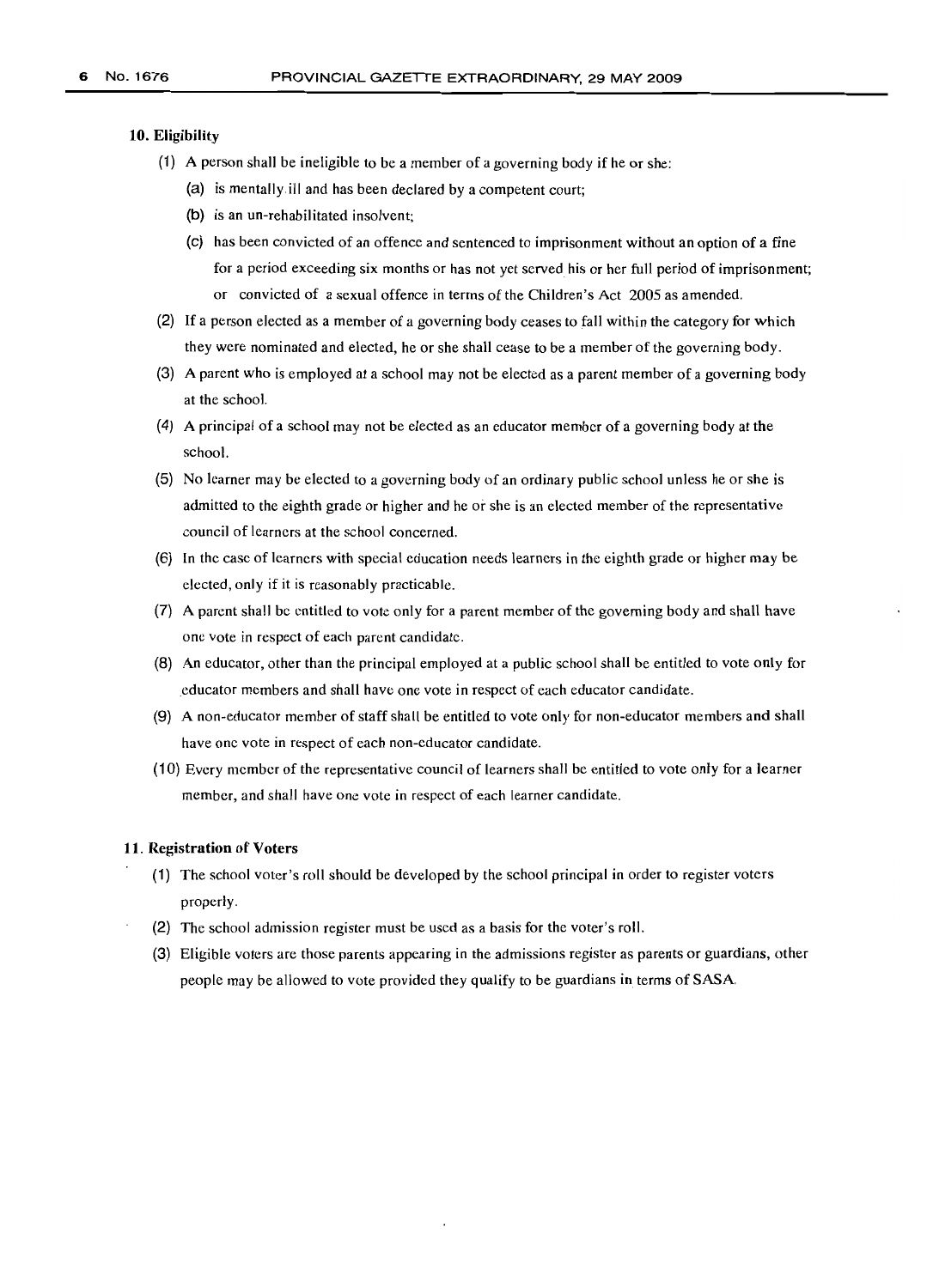# 12. Voters' Rolls for Governing Body Elections

- (1) There shall be a voters' roll in respect of each of the categories of membership referred to in regulation 4(2).
- (2) The school principal shall compile the voters" rolls in respect of his/her school.
- (3) The school admissions register shall be used as the basis for the parent voters' roll.
- (4) Any person who produces proof that he or she is a parent as defined in the South African Schools Act may have his or her name entered in the voters' roll.
- (5) The principal shall provide the school electoral officer with a copy of the voters' rolls upon request
- (6) The voters' rolls shall be open to public scrutiny at any reasonable time.

# 13. Electoral Officers

- (1) The Head of Department shall appoint an official of the department as the provincial electoral co-ordinator.
- (2) The duties of the provincial electoral co-ordinator will be to:
	- (a) monitor the nomination and election process in the province;
	- (b) support the district electoral officers;
	- (c) liaise between the Head of Department and the districts;
	- (d) determine the provincial election dates for governing bodies;
	- (c) appoint region/district electoral co-ordinator in consultation with the Head of Department; and
	- (f) within 14 days of receipt of the report of the district electoral officers and the election monitors compile a report on the elections to the MEC and Head of Department, and in such report shall take into account the reports of the election monitors.
- (3) The Regional/district electoral officer shall be the Regional Director of the region/district concerned.
	- (4) The Regional electoral officer shall:
		- (a) appoint a district electoral team;
		- (b) co-ordinate the election processes in the district;

(c) advise the provincial electoral officer on any matter relating to the elections and shall ensure the implementation of these regulations in the district;

(d) compile a management plan to implement these regulations;

(e) designate school electoral officers for each school in the district and also ensure that each school has established a school election team;

(f) ensure that each election official working at a school in the district is adequately trained to support the elections;

(g) ensure that all electoral officers receive the provincial election regulations and other documents in good time;

(h) ensure that election advocacy is conducted in the district in terms of a provincial plan;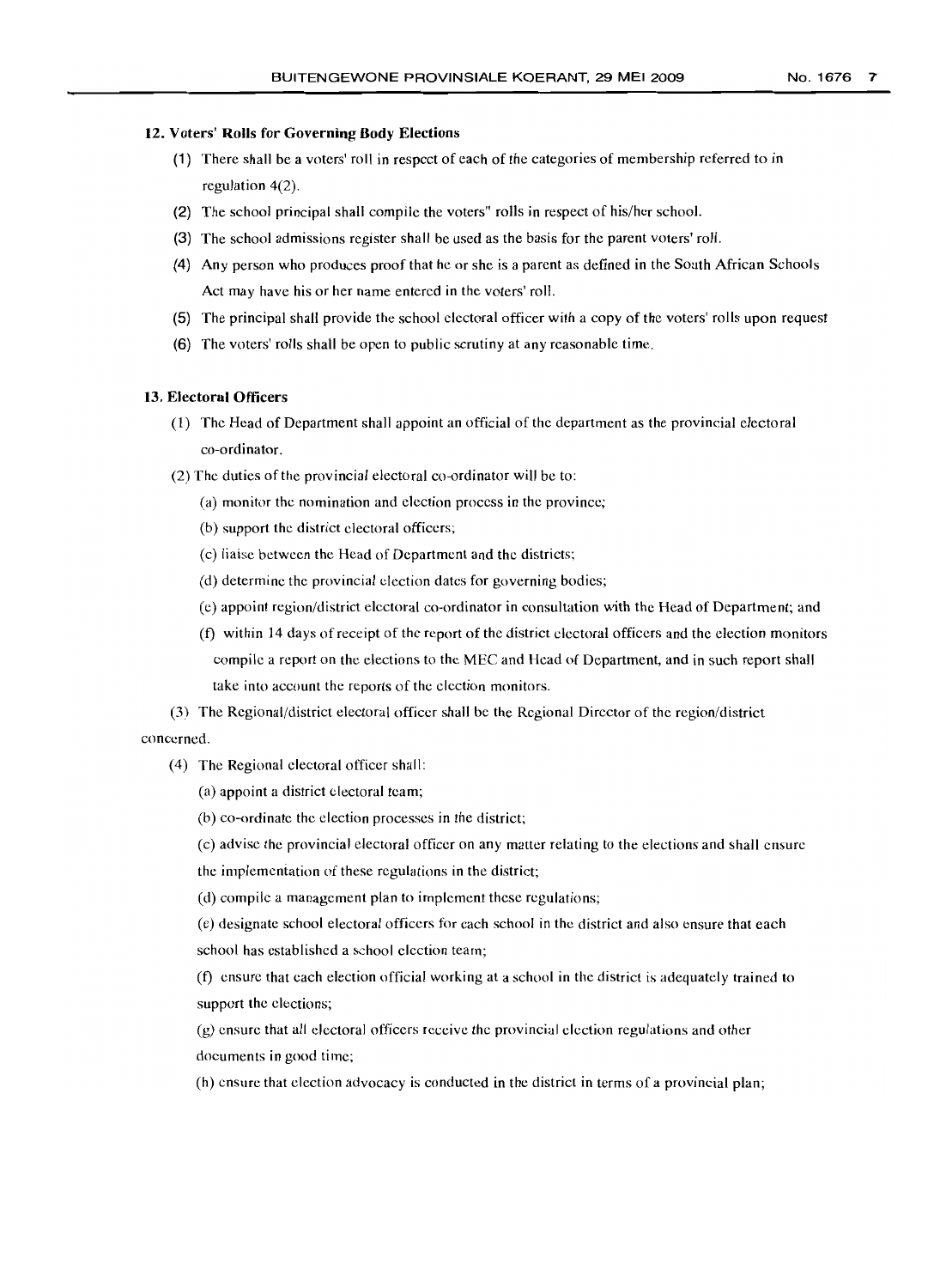(i) monitor the election process by visiting schools during elections;

G) compile a district report on the elections and submit it to the provincial electoral officer within

60 days of the nomination and election meeting;

(k) compile election dates for all schools in the district in line with the provincial management plan;

(5) The provincial and regional/district electoral officers may not be nominated or elected as members of any governing body of any school in the province.

- (6)'The school electoral officer shall be any officer of the department designated by the region/district electoral officer: Provided that a principal shall not be an electoral officer in respect of his school.
- (7) The functions of the school electoral officer before the election meeting shall be to- (a) prepare notices giving details of the date, time and venue of the election and nomination meeting.
	- (b) ensure that eligible voters receive notice of the elections within the prescribed time-frames;

(c) ensure that nomination forms are available at the school 14 days before the nomination and election meeting and during the election meeting.

- (d) ensure that there is a suitable venue for the election meeting;
- (e) ensure that accurate voter's rolls have been compiled.

(f) ensure that the principal of the school understands the procedures that are applicable, and that all the resources that will be needed for the elections are available.

- (8) A school electoral officer may not be nominated or elected as a member of a governing body of a school for which he or she is the electoral officer.
- (9) During the election meeting the school electoral officer shall-

(a)explain the procedure for nominations and elections to the voters;

- (b) let the nominees introduce themselves in accordance with these regulations;
- (c) draw the attention of the voters to the provisions of the Act and of these regulations;
- (d) manage the election process; and
- (e) submit election results and voters' rolls to the region/district electoral officer.

#### 14. Election Procedure for the Parent Component of the Governing Body

- (1) The school electoral officer shall prepare notices of the combined nomination and election meeting in which the date, time, and place of the nomination and election meeting shall be stated. The date, time and venue should be considered that will allow for maximum parent participation in the election.
- (2) Notices of the date time and venue of the nomination and election should be distributed and displayed in prominent places in the school and community at least 30 days prior to the date of the nomination and election meeting.
- (3) The principal of the school must ensure that: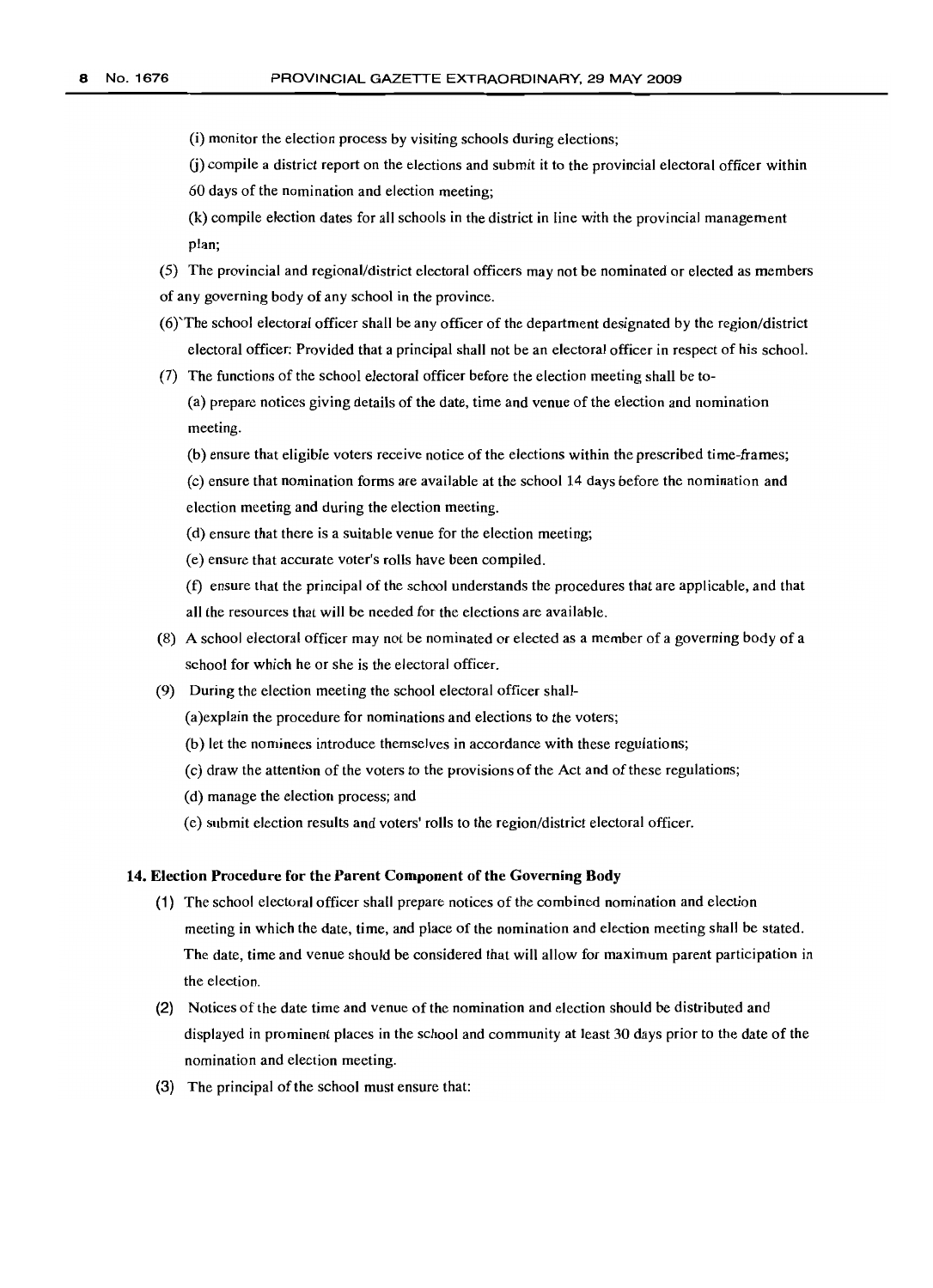- (a) a hard copy of the notice is handed to every learner at least 14 days prior to the proposed nomination and election meeting with clear oral instruction to the learner to hand it to his or her parent; or
- (b) a copy of the notice is sent to the parents of every learner at the school by post at least 21 days prior to the date of the nomination and election meeting for parent members; or
- (c) use a combination of the two notification methods above, supplemented with any other method that works for the school community, as long as it in no way disadvantages any member of the school community.

### 15. **Quorum**

- (1) A quorum of 15% of the total number of parents on the voters' roll is required for the nomination and election meeting to proceed.
- (2) If the quorum is not met at the meeting, the meeting must be re- scheduled for another day and the same process described above must be repeated. Notice of the second election meeting should clearly state that no quorum is required for that meeting.

#### 16. Nominations **and** Elections

- (1) The school electoral officer will determine the time and duration of the nomination process.
- (2) The nomination of a candidate shall take place when the parent making the nomination:
	- (a) lodges with the school electoral officer, not more than 7 days and not less than 24 hours prior to the commencement of the nomination and election meeting, a nomination form duly completed and signed by the parent making the nomination, a supporter of the nomination and the candidate nominated, or
	- (b) makes the nomination during the time allowed for nomination in the election meeting: Provided that such nomination shall be supported by another parent and a nomination form referred to in paragraph (a) is duly completed, and is lodged with the electoral officer in the meeting.
- (3) No nomination shall be valid unless it is also supported by at least 10% of the total number of parents present at the nomination meeting.
- (4) After the nomination time has expired the school electoral officer must:
	- (a) consider the nominations and reject the nomination of any candidate who:
		- (i) has not been nominated in accordance with the procedure set out in these regulations;
		- (ii) is not eligible to vote in terms of these regulations; or
		- (iii) has not completed the said nomination form as required in these regulations.
	- (b) announce the names of the candidates whose nominations have been accepted.
- (5) If the total number of candidates whose nominations have been accepted: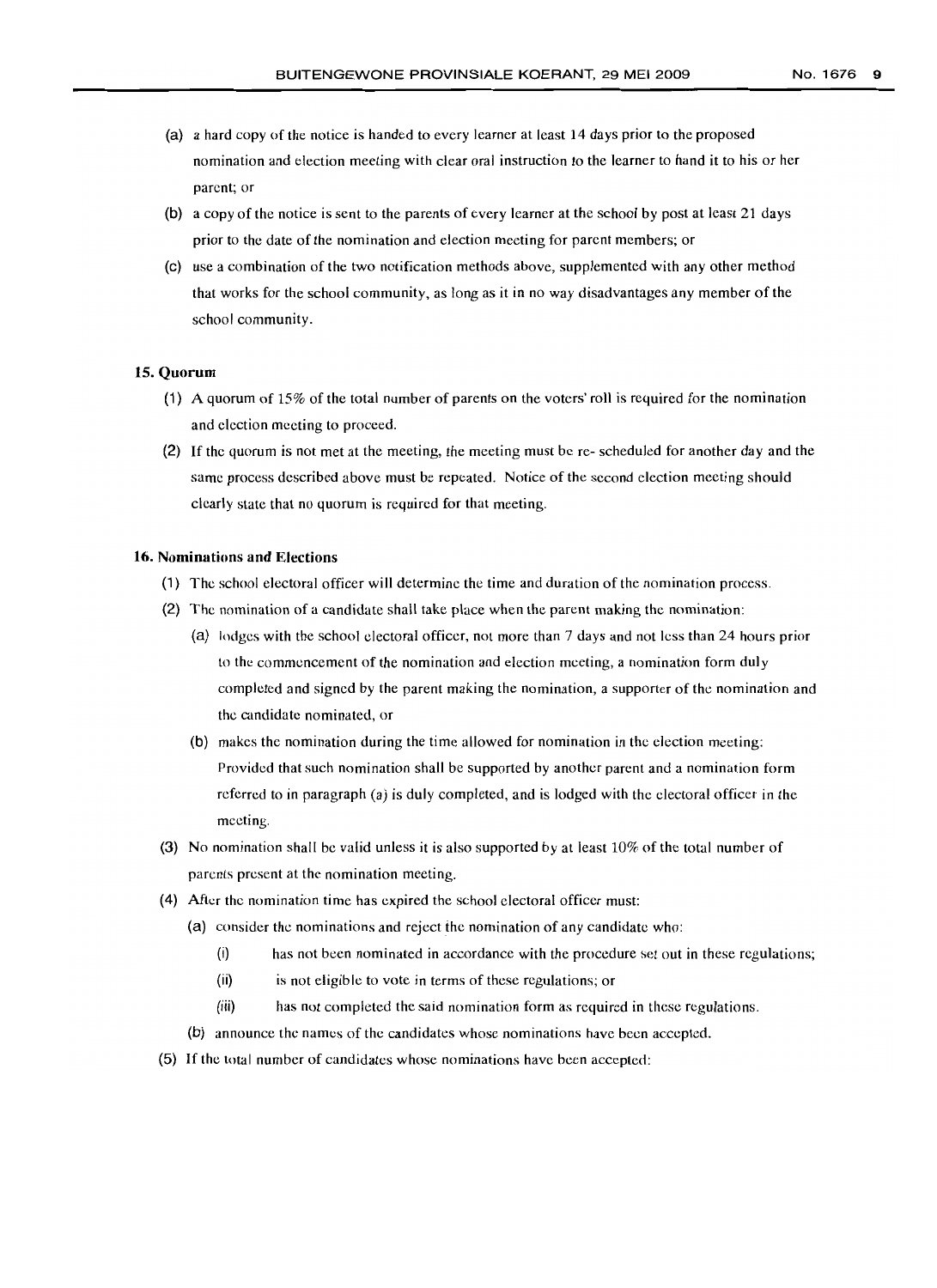- (a) is lower than the number of members allowed for the category of the school concerned, a new meeting at which new candidates must be nominated shall be convened within 21 days. The provisions of regulation 20 shall apply to this meeting;
- (b) is equal to the number of the members referred to in paragraph (a), the school electoral officer shall declare all the nominees duly elected to the governing body; or
- (c) is greater than the number of the members determined in respect of the category concern, an election shall be held by secret ballot.
- (6) If after the second nomination meeting held in terms of paragraph (a) of sub-regulation (5), the total number of valid nominations is still lower than the required number of parent members, the school electoral officer shall declare the nominated candidates to be duly elected and the provisions of regulation 7 shall apply: Provided that by-elections shall be conducted within 90 days after the day of such election.

## 17. Casting of Votes

- (1) The election shall be held on the date, time and place indicated in the notice of the nomination meeting.
- (2) The school electoral officer shall explain the procedure that will be followed in the meeting and must at least stipulate, that every nominated candidate will have the opportunity to state:
	- a) his or her name;
	- b) the names and grades of his or her children in the school;
	- c) briefly explain his or her vision for the governance of the school.
- (3) The election shall be by secret ballot. Before the ballot papers are distributed, the school electoral officer must ensure that every ballot paper has the school stamp on it, or some other distinguishing feature that prevents the ballot papers from being tampered with.
- (4) The school electoral officer must explain the voting process, the minimum and maximum number of candidates to be voted for as well as how to record the vote.
- (5) Before the election meeting the school electoral officer shall:
	- (a) prepare papers with numbers on them and making sure that once nominated each nominee is assigned a number corresponding to the number on the ballot paper;
	- (b) prepare papers with the names of all nominees on them in alphabetical order; and
	- (c) distribute blank ballot papers wherein voters shall list the names or numbers of their chosen candidates in order of preference.
- (6) A voter shall, in secrecy, record his or her vote on the ballot paper and then deposit the folded ballot paper in a box or other closed container provided for the purpose.
- (7) An illiterate voter or a voter who suffers from a physical disability may, at their own request, be assisted by the school electoral officer or member of the electoral team in the presence of a witness identified by the voter.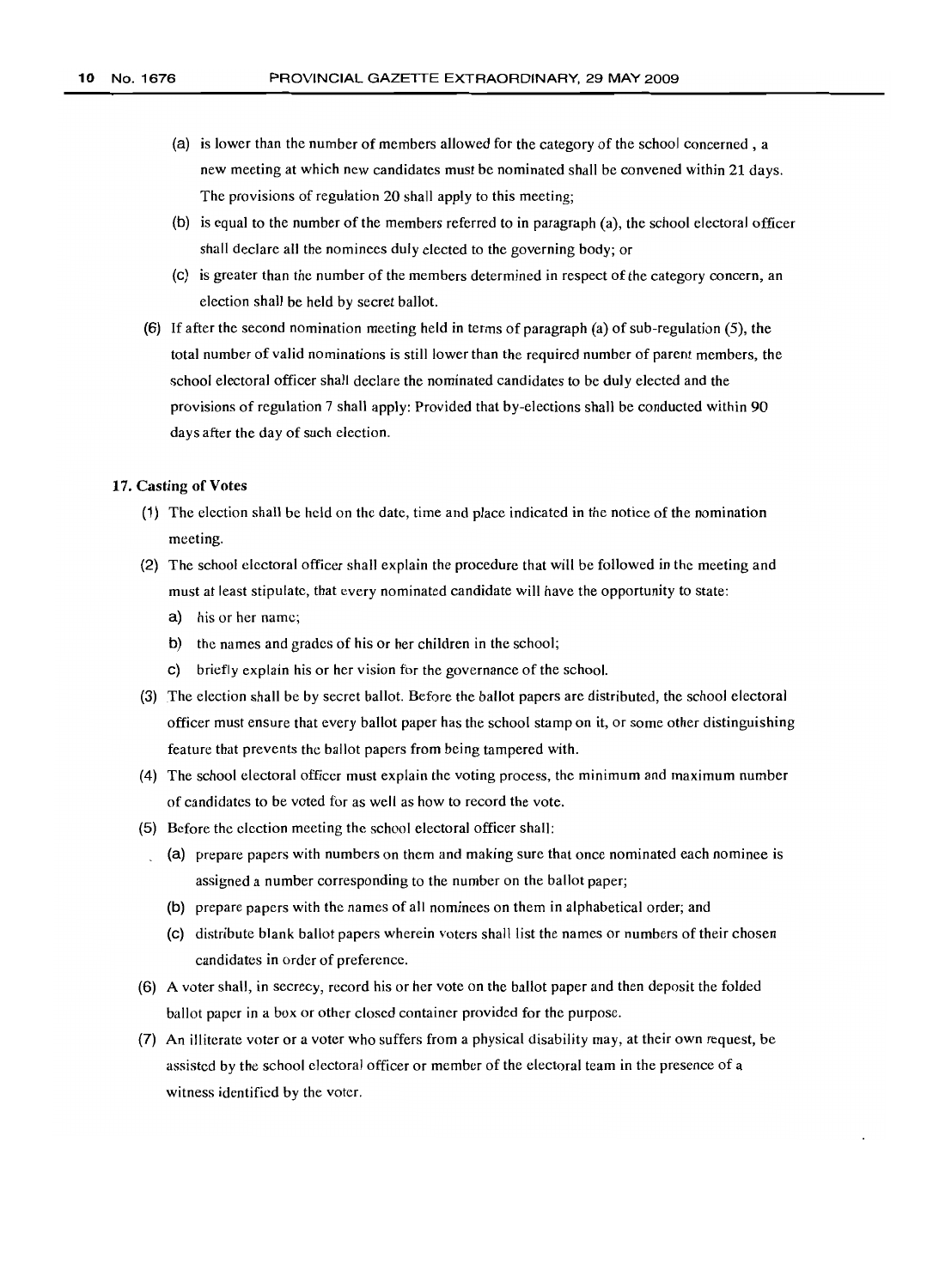- (8) The school electoral officer shall reject any spoiled paper before counting the votes recorded for every candidate.
- (9) The ballot paper on which the official mark or stamp docs not appear shall be rejected.
- (10) Ballot papers on which more votes are recorded than the number of members to be elected shall be rejected.
- (11) A vote which is completed in such a way that it is, in the opinion of the electoral officer, uncertain for which candidate or candidates a vote was recorded shall also be rejected.
- (12) After the rejection of spoilt papers, the school electoral officer must-
	- (a) count the votes in the presence of every candidate who wishes to be present;
	- (b) announce to the whole meeting the name of each candidate and the number of votes cast for each; and
- (13)Thc school electoral officer must announce the candidates who have been elected, in the descending order of the number of votes obtained.
- (14)Where there is a tic in the number of votes obtained by two or more candidates and this affects the result of the election, the school electoral officer shall draw lots to ascertain a result.
- (15) The school electoral officer shall decide all matters relating to the nominations and election.
- (16) No proxy votes will be accepted for governing body elections.

# 18. Decision of the Electoral Officer **in** the case of Dispute Resolution

- (1) The school electoral officer shall decide on all matters connected with the nomination of candidates and the poll.
- (2) All disputes shall be reported to the school electoral officer during the elections.
- (3) The school electoral officer is authorised to attempt to resolve all disputes and, as far as possible, ensure that the elections are free and fair.
- (4) Should the school electoral officer, for any reason, be unable to resolve a dispute, he or she must allow the election to be completed and thereafter refer the dispute to the district electoral officer within 7 days of the election.
- (5) If a complainant is not satisfied with the decision of the school electoral decision he or she may refer the dispute to the region/district electoral officer within 7 days of the election.
- (6) Should a complainant be dissatisfied with the decision of the district electoral officer he or she may refer the dispute to the provincial electoral officer within 7 days of the decision.
- (7) Should the complainant still be dissatisfied with the decision of the provincial electoral officer he may lodge an appeal with the MEC within 30 days of the decision.
- (8) The decisions referred to in sub-regulations (1), (5) and (6) must be made within 5 working days of the receipt of referral.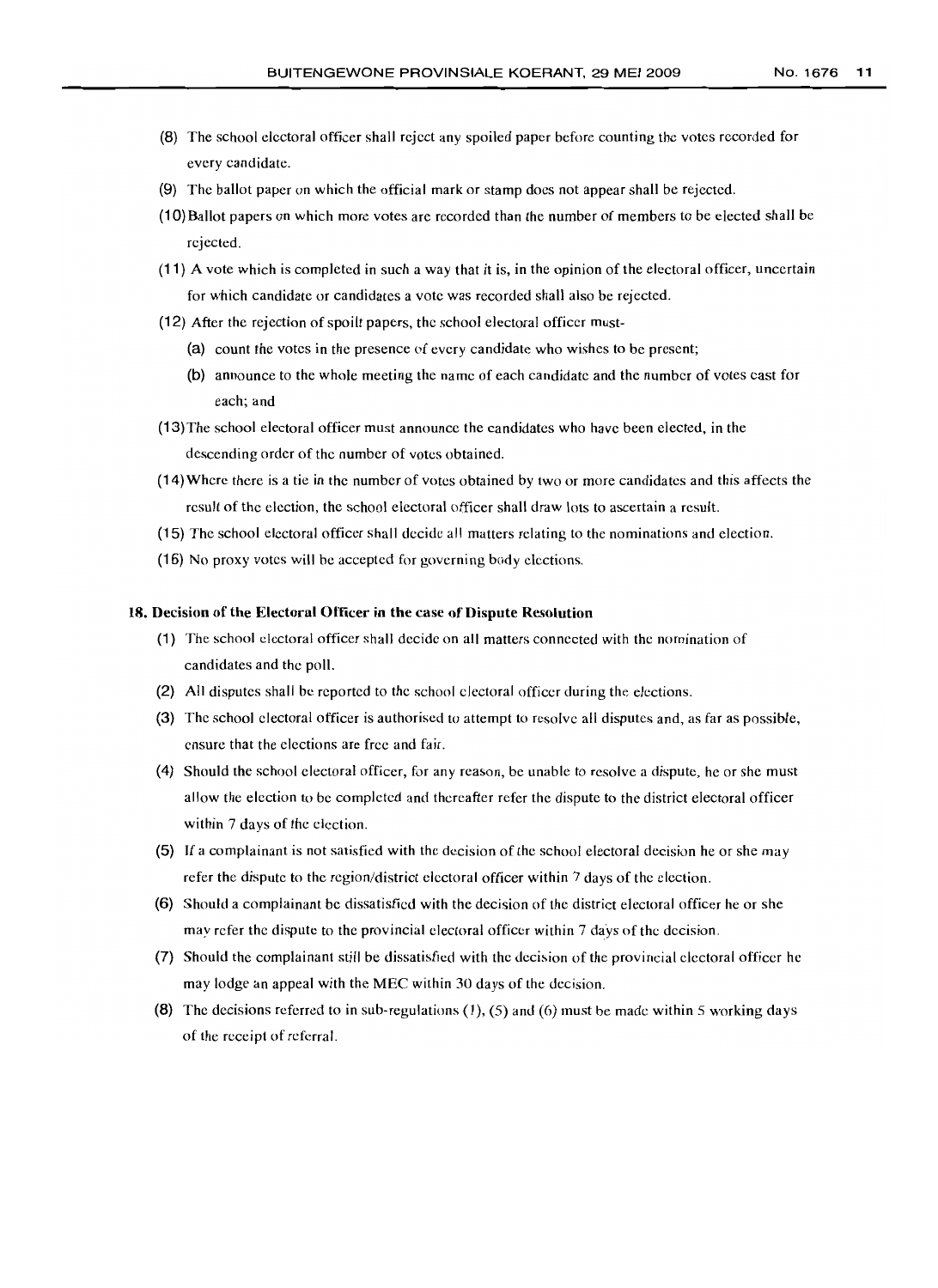## 19. Procedure after Elections of Governing Body

- (1) After the election of a governing body the school electoral officer must place all documents, excluding ballot papers, used at such election in envelopes and seal the envelopes and hand them over to the region/district electoral officer within 7 days of the election meeting.
- (2) The region/district electoral officer must-
	- (a) keep the envelopes in safe custody for a period of at least 3 months from the date of the election.
	- (b) notify each elected member in writing of his or her election;
	- (c) notify the principal of the school in writing of the names and addresses of the persons elected as members, and in such notice direct principal to inform all parents of the school of the election results;
	- (d) inform the provincial electoral officer in writing of the names and addresses of the persons elected as members of governing bodies in the district.
	- (e) issue a declaration as to whether or not the election was undisputed, and in the event that it was, issue declaration detailing any disputes which may have arisen.

# 20. Election of Office-Bearers

- (1) Prior to the election of office-bearers the principal shall make the members of the governing body aware of their responsibilities and the need to ensure that office-bearers are as representative of gender and racial diversity of the school as possible.
- (2) The principal shall convene the first meeting of the governing body within 14 days after publication of the results of the elections,
- (3) At the first meeting of the governing body such body shall, from amongst its members, elect office bearers who must include at least a chairperson, a treasurer, a secretary and sub-committees: Provided that the chairperson shall be a parent member of the governing body who is not employed at the school concerned.
- (4) Where for any reason the office of any office-bearer becomes vacant, the governing body shall, subject to the above provisions, at the first meeting after that vacancy has occurred, elect one of its members to fill that vacancy for the unexpired period of office of his or her predecessor.
- (5) The principal or his/her nominee shall preside at the meetings referred to in sub-regulations (1) and (3) above if both the offices of chairperson and vice-chairperson are vacant, otherwise the chairperson, or if he or she is not available, the vice-chairperson should preside.
- (6) In the case of a public school for learners with special education needs any member of the governing body elected in terms of these regulations may be elected as chairperson of the governing body.
- (7) There may not be more than two educator members serving as office-bearers of the governing body.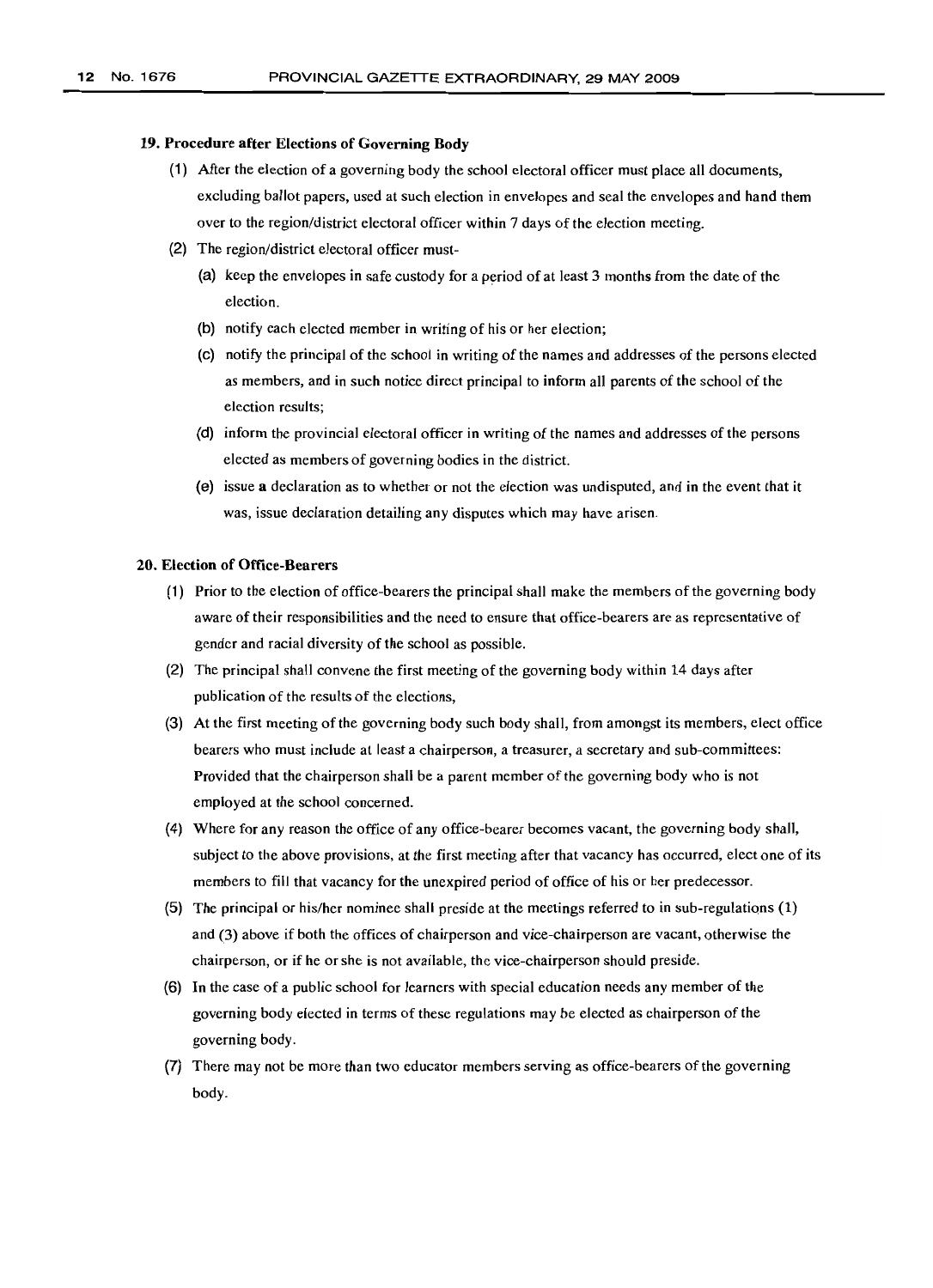- 
- (8) No member of a governing body may hold more than one office at the same time in the governing body;
- (9) The principal must. after a meeting at which any office-bearer has been elected in accordance with these regulations, forthwith notify in writing the district director concerned of the date of the meeting and of the name, address and office of the persons elected or nominated.

# 21. Deviation from Prescribed Procedures

- (1) The school electoral officer may after consultation with the principal and within 30 days prior to the election and nomination meeting, apply to the Head of Department for permission to deviate from the requirement of a single nomination and election meeting.
- (2) In considering the application the Head of Department shall have regard to any possible prejudice to the participation of parents.
- (3) The Head of Department shall decide on the application referred to in sub-regulation (1) within 14 days of the receipt thereof.
- (4) The Head of Department may, on good cause shown, allow any other deviation from the requirements in these regulations if, in his opinion, such deviation is justified.

# 22. Registration of Governing Body Members and Hand-over Procedure

- (1) At the first meeting referred to in sub-regulation (2) of regulation 20 the school principal must ensure that the particulars of every member of the new governing body appear on the data.
- (2) The principal must. within 14 days of the meeting, submit the data form to the district electoral officer.
- (3) The principal must inform the district director of any changes to the membership of the governing body within 14 days of those changes.
- (4) The school principal must, as *ex officio* member, manage the transition process to ensure that the records of the old governing body are handed over to the new school governing body.

## 24. Order of Elections

(1) The election of the parent component of the governing body shall be preceded by the election of the educator, non-educator staff and learner members of the governing body.

## 25. Election Procedure for Educator Members of the Governing Body

- (1) The principal of a school shall provide the school electoral officer with a voters' roll for educators.
- (2) The school electoral officer will determine the date, time, and place for the nomination and election meeting for educator members: Provided that the meeting shall be held at least 7 days prior to the election of the parent members.
- (3) The school electoral officer must give every educator at the school, notice of the nomination meeting at least 14 days before the day of the meeting. The nomination of an educator shall be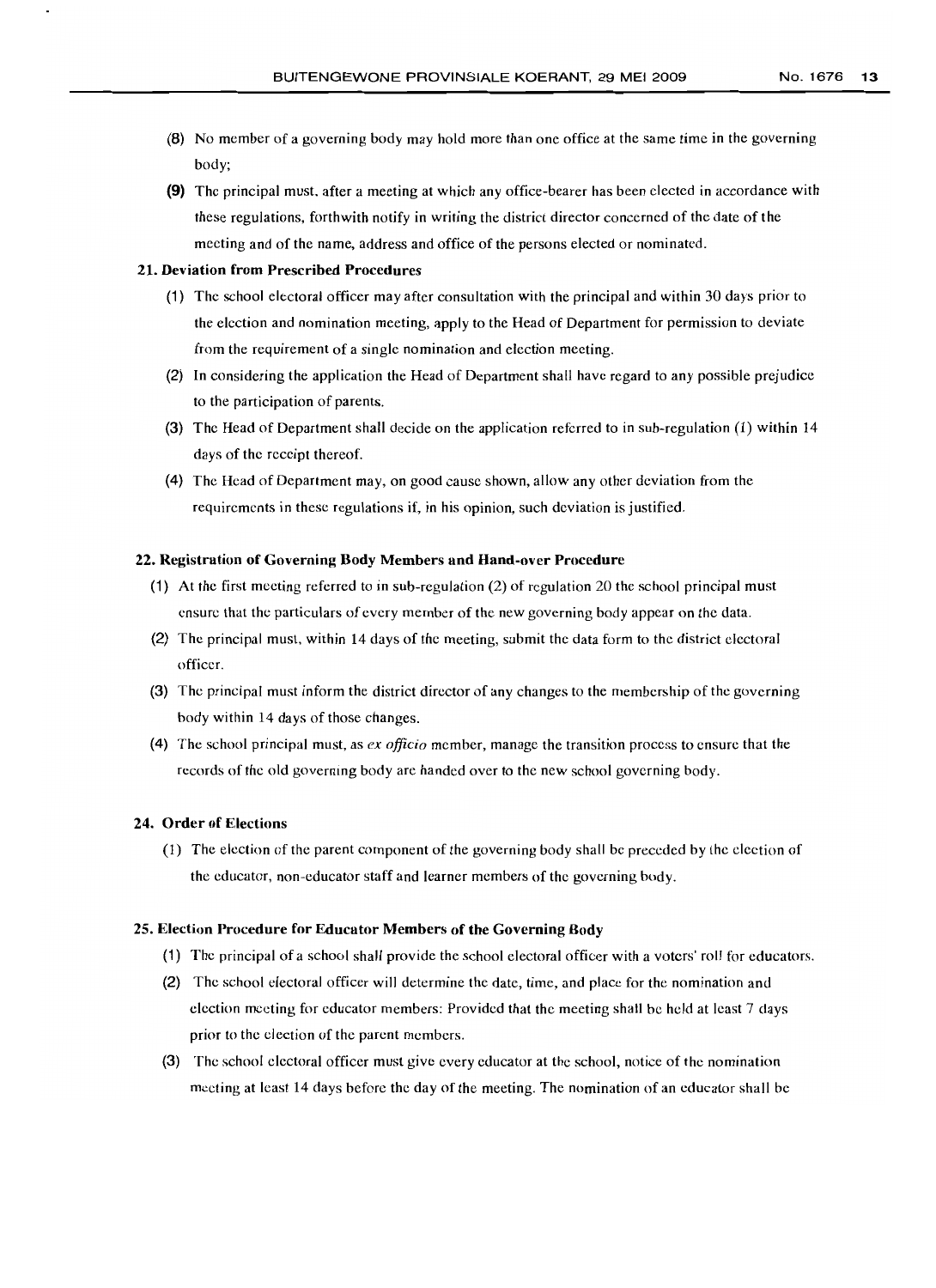done by the submission of a nomination form duly completed and signed by the educator making the nomination, one supporter of the nomination and the candidate, to the school electoral officer before the Election Day.

- (4) In the event that the nomination is done at the meeting referred to in sub-regulation (3), the procedure described in sub-regulation (4) shall apply: Provided that the submission shall be done within the time the school electoral officer has allowed for this purpose.
- (5) In the event that the total number of valid nominations is equal to the number allowed for educator members on the governing body, the nominated candidates shall be declared to be duly elected, and the electoral officer shall sign a declaration indicating that members were not elected by secret ballot, and that he or she allowed an opportunity for more nominations.
- (6) In the event that the total number of nominations is lower than the number allowed for educator members on the governing body, the school electoral officer must convene another meeting before the parents' election meeting.
- (7) In the event that the number of the nominated candidates is greater than the number allowed for educator members on the governing body, the school electoral officer must conduct the elections by secret ballot as described in regulation 16. Where a school has only two educators on its staff the school electoral officer may draw lots to determine who of the two will serve on the governing body.

## 26. Election Procedure for Non-Educator Members of Staff

- (1) The procedure described in regulation 26 shall apply to the nomination and election of noneducator members of staff:
- (2) In cases where there is no non-educator member of staff at a school, the position will be left open.
- (3) Where there is one non-educator member of staff he or she shall be regarded as duly elected to the governing body.

## 27. Election Procedure for the Learner Members of the Governing Body

(1) The procedure prescribed in regulation 25 shall apply to the nomination and election of members of the representative council of learners to the governing body:

## 28. Removal of Governing Body Members from Office

A member of the governing body of a public school may be removed from office in terms of section 1.8A of the South African Schools Act.